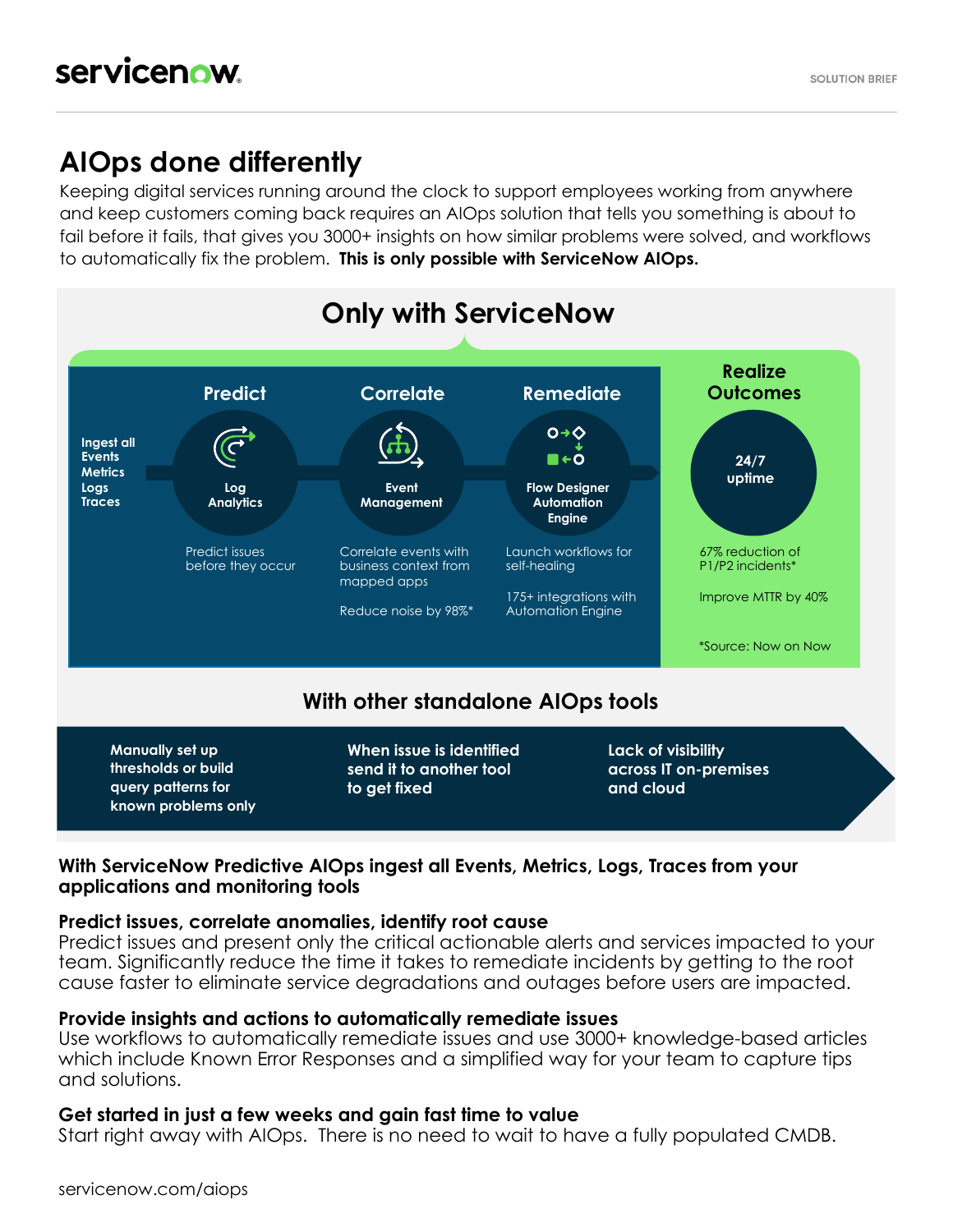# servicenow.

### **How ServiceNow AIOps works**



ServiceNow AIOps is different. Predictive AIOps ingests events, logs, metrics and traces from your applications and monitoring tools across your environment. It learns and models the behavior of your application and does not need to be told ahead of time which situations to look for. It will learn new situations on the fly and will alert you when a new anomalous behavior is detected. AI and ML techniques correlate and deduplicate alerts, surfacing only the few actionable alerts that need your attention. Issues can be automatically remediated with workflows and resolution can be coordinated with support teams using standard collaboration tools. Only with ServiceNow, can you catch anomalies you weren't looking for and resolve them before they impact users.

We use several correlation and anomaly detection techniques to understand the patterns in the data ingested from your monitoring tools into the ServiceNow platform:

- **1. Tag-based Alert Clustering -** lets you get started right away with AIOps *without a fully populated CMDB.*  Tag based Alert Clustering applies machine learning techniques to the content of tags to identify patterns, normalize tags to better organize alerts.
- **2. Automated Temporal Analysis**  this technique uses a nightly job that evaluates a 30-day rolling window to identify patterns. It uses a simple feedback mechanism where you tell the ML if the alert clustering the ML is doing is on track and with this simple feedback the ML gets smarter.
- **3. Topological analysis –** where you can use the topology from Basic Discovery or Service Maps to identify issues
- **4. Applying AI to logs to identify anomalies in real-time** we also apply AI to logs and the AI learns your environment without having to be told what to look for and flags you when it sees an anomaly. Unlike other AIOps point tools the AI does not have to be told where to look in advance, other AIOps solutions have to have thresholds set or patterns created and then AI seeing those preset thresholds or patterns indicates there is a problem.

After alerts are correlated, they are grouped into actionable alerts. To fix the problem, you can collaborate with support teams and / or leverage more than 180 integrations from Automation Engine to automatically remediate the issue using workflows. The result for your business is - improved service availability, customer satisfaction and business agility to keep your digital business running 24/7.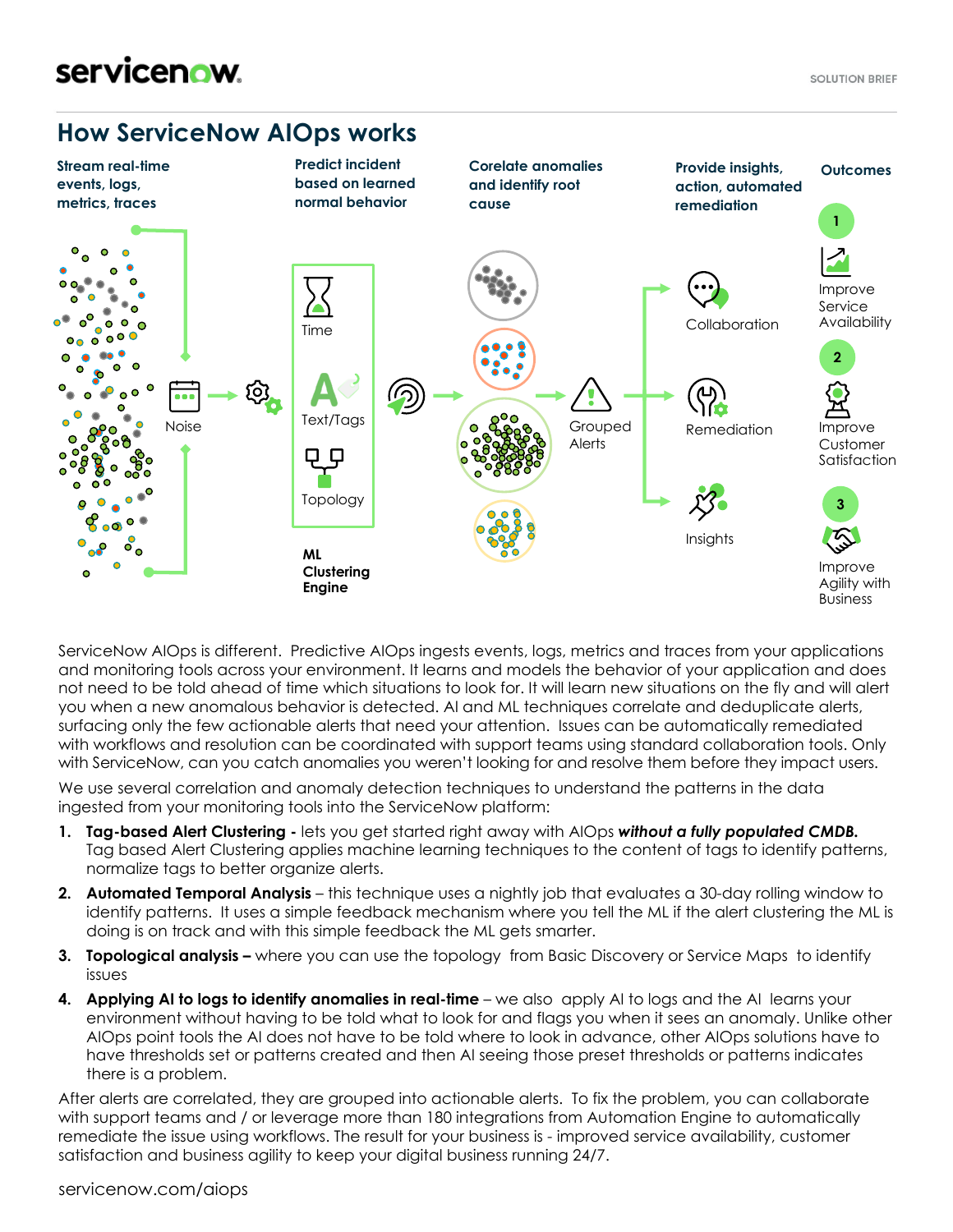.

# **AIOps done differently**

## **ServiceNow Predictive AIOps**

- Detects early symptoms based on raw logs without having to tell it where to look in advance
- Provides a description of the root cause with context on how it developed
- Automated workflows and 3000+ known error responses
- Alerts are enriched with their business impact based on Service Mapping



## **AIOps point tools**

- You need to tell the AI what problems to look for in advance to identify issues
- Issues identified are only related to the problems you told it to look for
- Correlation happens after the fact, when the business is already impacted

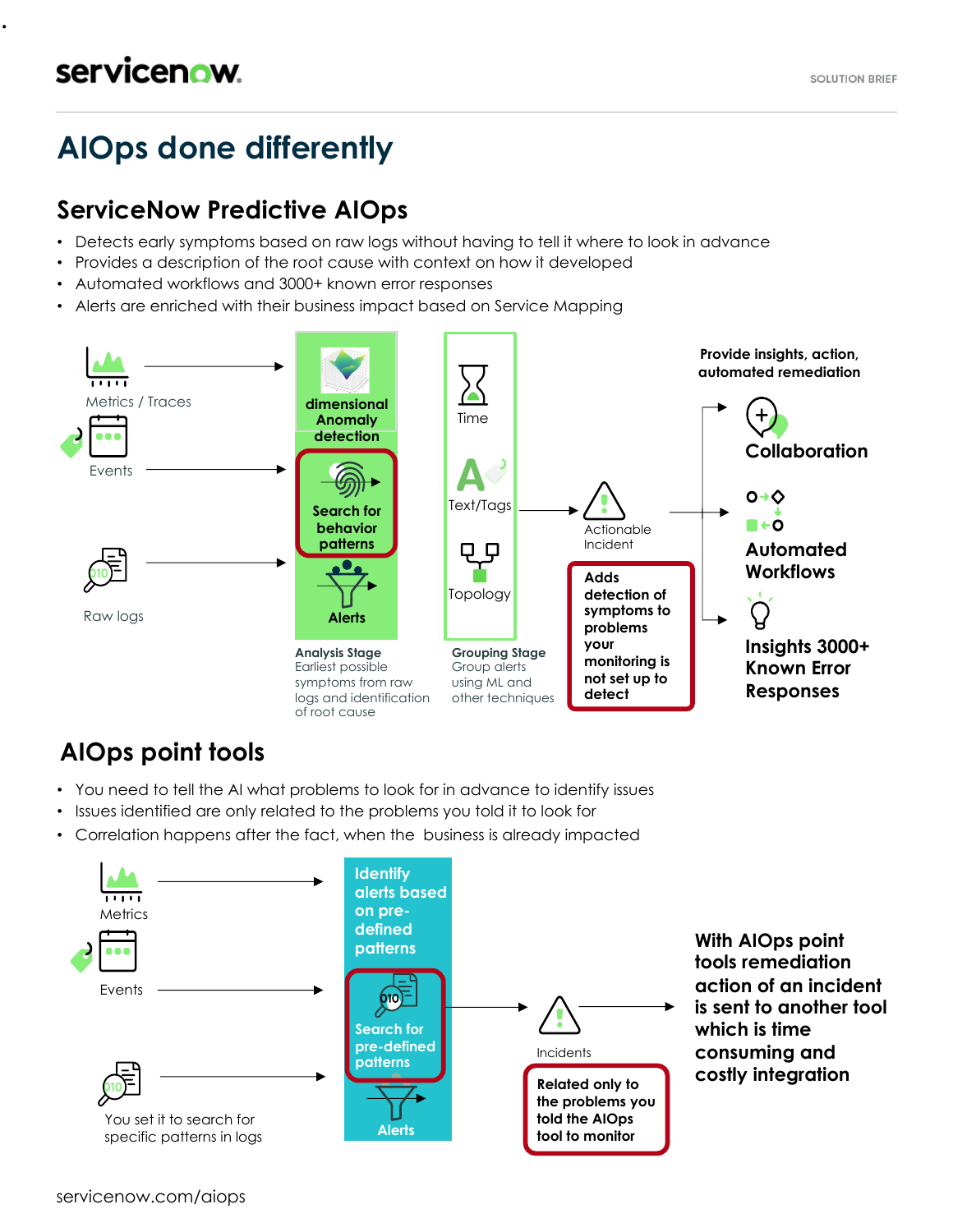# **Are you getting what you need out of your AIOps tool?**

| <b>AlOps Capability</b>                                               | <b>ServiceNow AlOps</b> | <b>Stand alone</b><br><b>AlOps tools</b>                                       |
|-----------------------------------------------------------------------|-------------------------|--------------------------------------------------------------------------------|
| <b>Root cause analysis</b>                                            | <b>Yes</b>              | <b>Must configure</b>                                                          |
| <b>Hacking attempts</b>                                               | <b>Yes</b>              | <b>No</b>                                                                      |
| <b>Anomaly Detection</b>                                              | <b>Yes</b>              | <b>Must predetermine</b><br>and specifically<br>configure anomaly<br>to detect |
| <b>Alert/Event Reduction</b>                                          | <b>Yes</b>              | Yes                                                                            |
| <b>Automatic Remediation with</b><br><b>Workflows</b>                 | Yes                     | <b>No</b>                                                                      |
| <b>Infrastructure Predictive</b><br><b>Availability</b>               | <b>Partial</b>          | <b>No</b>                                                                      |
| <b>App Predictive Availability</b>                                    | <b>Partial</b>          | <b>No</b>                                                                      |
| <b>Intelligent Alert Escalation and</b><br>Routing                    | <b>Yes</b>              | <b>No</b>                                                                      |
| <b>Native integration with</b><br><b>Al-powered Virtual Agent</b>     | <b>Yes</b>              | <b>No</b>                                                                      |
| 3000+ known error responses<br>and insights for faster<br>remediation | Yes                     | <b>No</b>                                                                      |